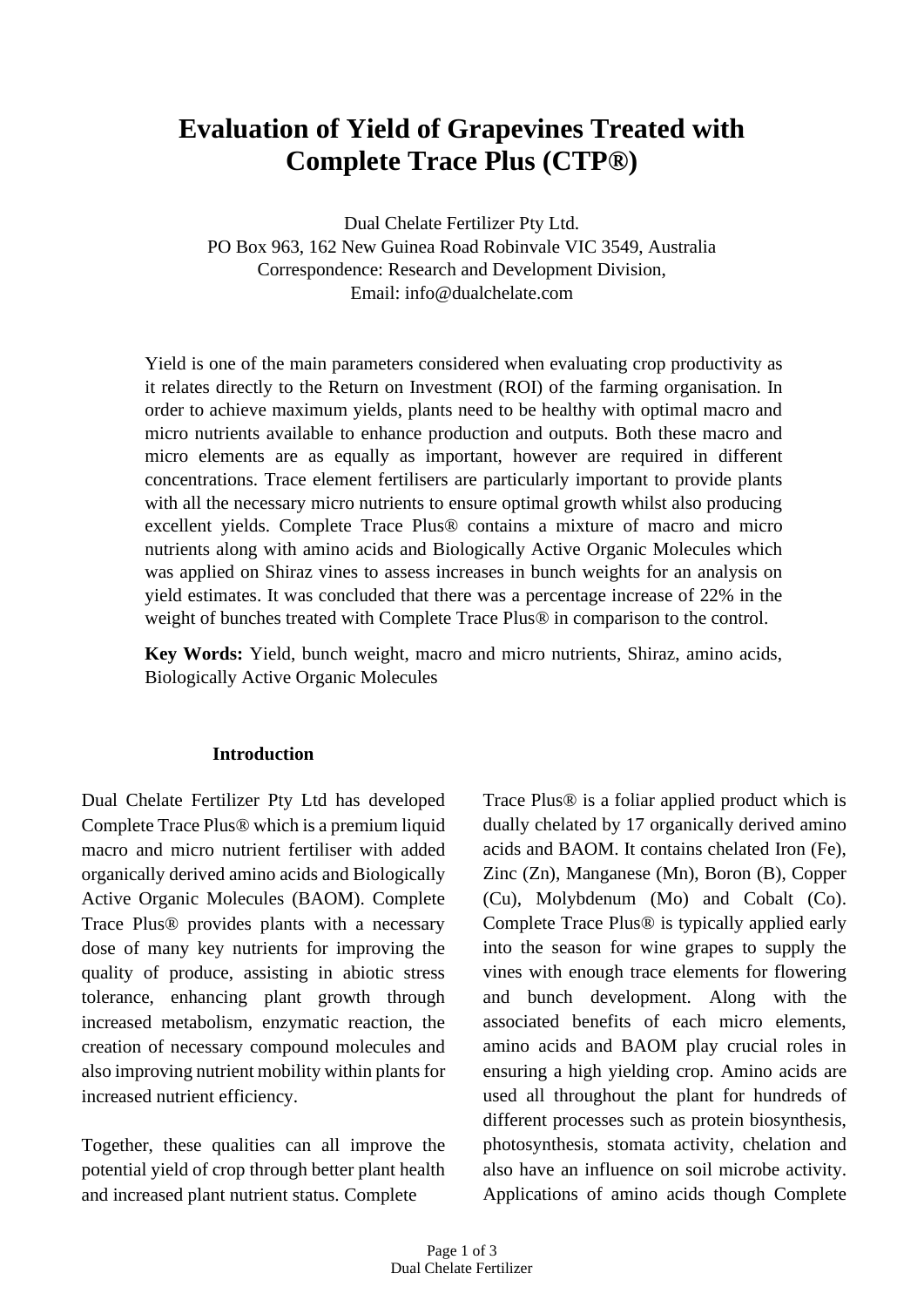Trace Plus® reduces the energy consumption used to make amino acids and focuses the plants energy on growth and development which directly influences the yield. Kelp has many beneficial effects on plants due to the natural growth promoting hormones, polysaccharides and micro-nutrients.

BAOM are organically derived and are the patented technology used by Dual Chelate Fertilizer. These organic molecules contain highly plant-active compounds which are able to significantly increase the movement of nutrients within the plant, enhance root and shoot growth and helps plants increase their tolerance against abiotic stresses through increased gene expression and hormone activity.

In this study, the effect of a foliar application of Complete Trace Plus ® on Shiraz wine grapes is evaluated to observe the yield difference between control and treated grapes, specifically looking at the average bunch weight.

# **Objectives**

- 1. To evaluate the effect of Complete Trace Plus® on the final bunch weight of Pinot gris wine grapes.
- 2. Determine if Complete Trace Plus® should be incorporated into fertiliser regimes in an effort to increase yields.

# **Materials and Methods**

This trial was conducted on a Shiraz wine grape block located in Robinvale, VIC. A control and treated area were marked with samples and photos being taken from these areas separately.

One application of Complete Trace Plus was foliar applied just before E-L stage 9 (2 to 3 leaves separated; shoots 2-4cm long) at a rate of 5L/ha. Table 1 highlights the application details.

Table 1: Application rate and timing of CTP® on Shiraz wine grapes

| Treatment          | Application<br>Rate | Application<br>Time |
|--------------------|---------------------|---------------------|
| $CTP$ <sup>®</sup> | $5$ L/ha            | E-L stage 9         |
| Control            | 0 L/ha              | E-L stage 9         |

#### **Observations**

### **Bunch Weight Sampling**

In order to evaluate yields, average bunch weights were recorded for CTP® treated Shiraz vines and control Shiraz vines. At harvest time, 80 bunches were randomly harvested from 80 vines from the CTP® treated area and the control areas separately. Each bunch from the treated and control vines were then subsequently weighed separately and then averages to achieve the average bunch weight.

A graph was made using Graph Pad Prism 7 to evaluate the percentage differences between the CTP® treated Shiraz vines and the control Shiraz vines.

#### **Results**



Figure 1: Shiraz vines in Robinvale, VIC. Pin tags highlight treated rows.



Figure 2: Average bunch weights of bunches collected off CTP® treated Shiraz vines and control Shiraz vines.